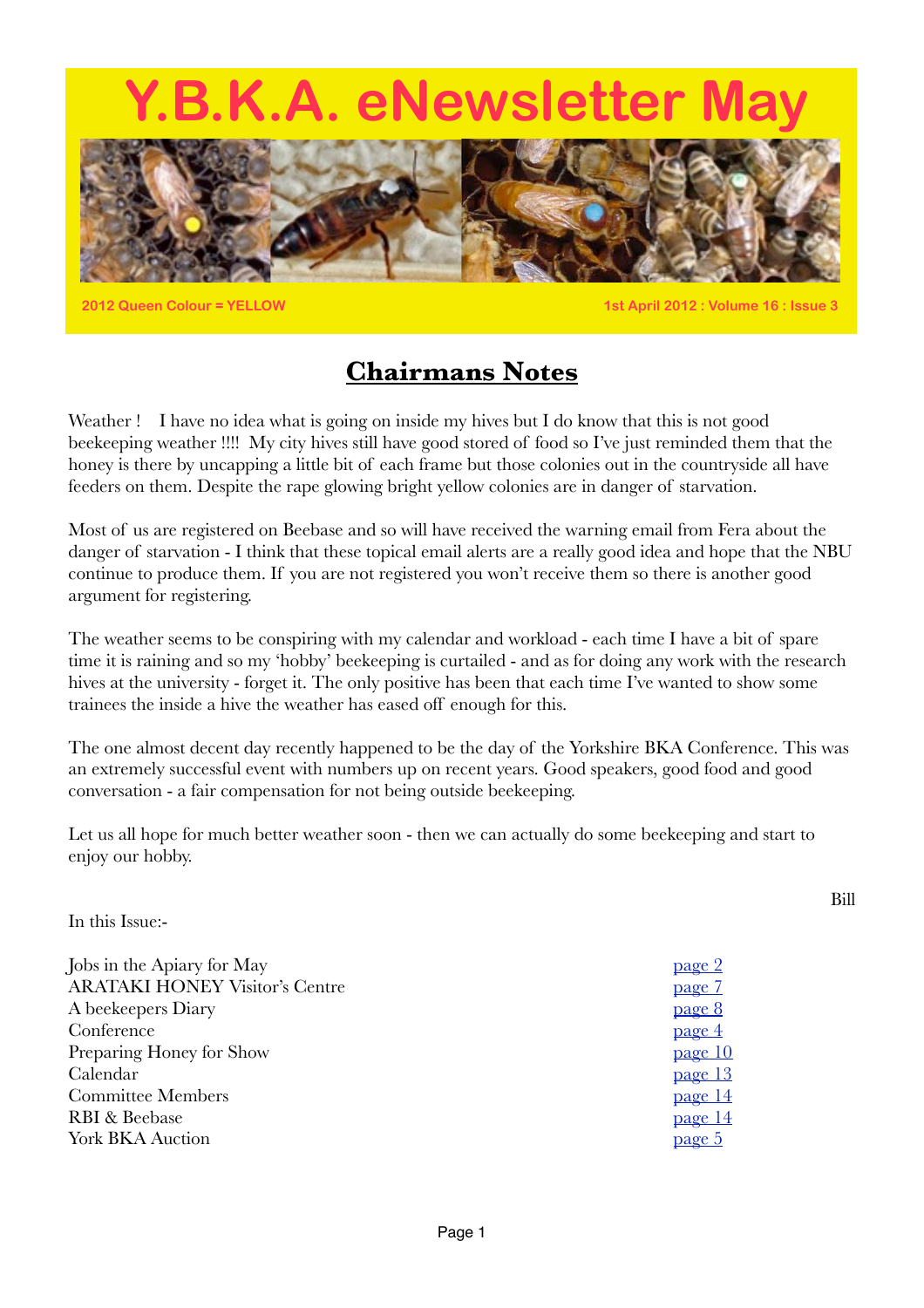# <span id="page-1-0"></span>Jobs in the Apiary for May

I believe that the month of April was one of the coldest and wettest I have known for some years; not very conductive to either the beekeepers or the bees. We have certainly had our share of April showers; thunder storms and hale, followed by rain and more rain then in-between a glimpse of something I vaguely remember called the sun! Let's hope May brings better weather for all. Through all this though the colonies do seem to be thriving and expanding in the main with most colonies now more or less ready for the new O.S.R crop about to explode in the fields with the first consistent raise in temperature.

May is a very busy time for beekeepers. It's the month when most colonies start their swarming procedures and beekeepers must be alert and on the ball with their weekly inspections. This will happen quickly when the weather breaks and temperatures rise, and this is due in the main to the confinement the bees have had to endure through all this bad weather.

Remember to write down what you see and do with each colony as you go through them into your annual bee journal. Failure to carry out inspections on a weekly basis from now on until the colonies have all been manipulated, (explanation to come) can result in the loss of your prime swarms, and this is something you don't want to happen.

So what are we looking for when we carry out these weekly inspections, and what can we do to somewhat delay this often inevitable situation?

Firstly as your colony is building up and expanding the bees need to have sufficient room to grow within the brood box, especially as this is also the time of year when the Oil Seed Rape crop; Dandelions and other wild and garden flowers are well developed and starting to produce lots of pollen and nectar to sustain your colonies through this build up period and encouraging the queen to lay eggs at a greater rate. It is also the time when we can, with the stronger colonies, get a surplus of honey to take off and extract as a bounty for all our hard work The brood box however must have the space for the queens to lay eggs in, and if your hive has a super on it and that super is now more than half to two thirds full then add another super or place on your first super to allow this extra space for the bees within. Any surplus honey within the brood box can then be moved up into the supers by the worker bees and so allowing this to happen.

Whilst on your inspections you must also be alert to the first signs of queen cells being formed by your workers. These can be clearly seen hanging vertically off the face of your brood combs or hanging from the top or bottom bars in the main, however they can also be built on the sides and where a small hole has been made within the foundation when the bees were drawing it out. This gives extra space where these queen cells can be drawn out by the bees. They are normally about 2 to 21/2 inches long when completed but may vary, so take your time and look from every angle when going through your hives.

#### What to do if and when you do find one of these cells:

First of all don't panic for there may be more than one, but what are you also looking for at the same time on these inspections. Have you seen the queen? If yes this is a good sign. At this stage you can take her out if you wish into a queen cage or other receptacle to hold her whilst you complete your inspection, put her in your pocket or in your box where it's dark and then you won't stress her too greatly. Now look through the frames and check that the queen cells are not just small queen cups that the bees play around and make on frequent occasions throughout the year. These are like little acorn cups formed in the main along the bottoms of the frames. The queen cells must be loaded as we term, this means that when you look into the bottom of the queen cells you see preferably a young larvae suspended upon a bed of white royal jelly or in more advanced cases the queen cells are sealed over at the tips. If this is the case then you have to make an immediate decision!! If at this stage though you find a queen cell but with only an egg in it look again in three days time and a more advance cell should be formed as previously described after returning the old queen. However we are proceeding on as though as if you have found the former, a loaded cell with larvae and royal jelly, or sealed cell.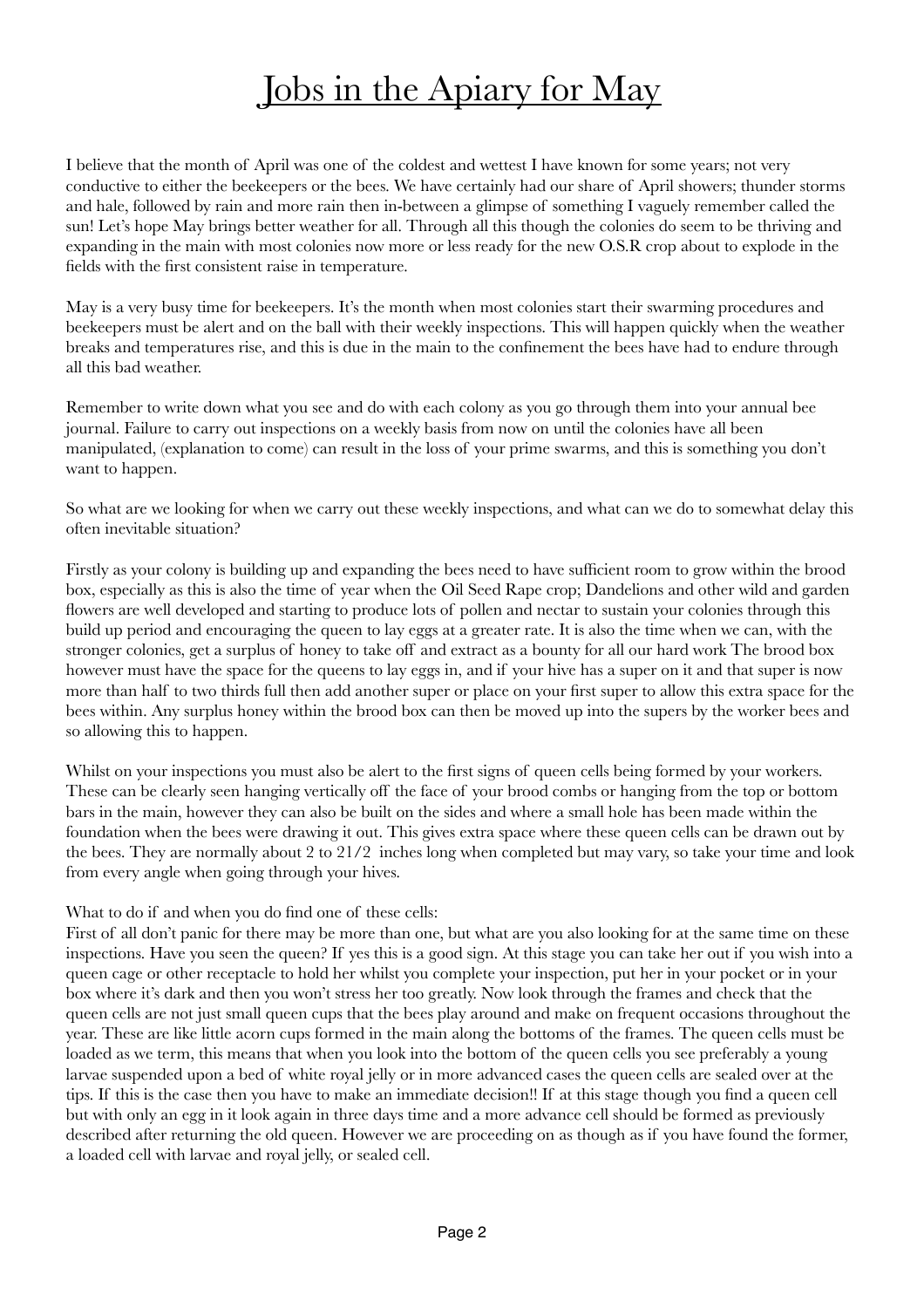I find the best way forward when this stage is reached for a beginner is to make up a nucleus box, and to do this you are going to need your old queen you have put away in a safe place. Firstly though get your nucleus box placed at the side of your hive with the entrance closed. Then select a frame full of sealed brood larvae and eggs and full of young bees without any queen cells upon it, place this in your nuke-box. Repeat this with another frame the same and then add a frame full of mainly stores along side of this. If you have a strong colony then you can shake another full frame of extra bees into the nuke as well. Then top up the box with frames of foundation or drawn comb if available. It's always a good thing to double check the frames within this nuke and brush off all the bees on the frames into the bottom of the nuke box as you lift them out and check to just make sure you haven't put a queen cell in there by mistake, if you have destroy it and replace all the frames. I always recommend brushing the bees off as shaking can often dislodge the larvae or egg within the queen cell you have just place in there. It is now time to take out your old queen and release her into this box.

Remove the box and move it to where you intend it to stay and open up the entrance. We then return to the old original hive and go through the queen cells and select the best one, one that's big and well formed and fully loaded or sealed over. One that's in a good place where it's not going to get damaged when the frames returned, then mark the frame top with a paint blob of Yellow for this years queens, or a drawing pin so you know where this frame is when the hive is all replaced. You must then go through slowly and methodically and destroy every queen cell you come across bar this one. You can then fill up the hive again with foundation or if you have it drawn comb and replace the supers and lid. Do not go into this brood box for another three weeks, this also applies to the nuke you made up. I would however place a feeder on top of the nuke and keep this topped up until your first inspection when you should have a mated queen in both boxes and find eggs and larvae in both.

You then have the option if you only want the one hive, you can sell the nuke on to another beekeeper. Or you can kill of this old queen leave it queen less for a day then unite them with its original parent stock. You will have then gone through the swarming procedure and ended up with a new laying queen to see you through the winter months and into next year.

If on the other hand you go through your inspection and find NO queen cells just your old queen laying eggs as normal, then carry on with your weekly inspections for in most cases you will eventually come across queen cells at some time in the year for this is the natural way bees reproduce themselves and colonies.

As a new beekeeper you may also be called to remove a swarm of bees by a member of the public. This can also be thought of as a mammoth task, but it isn't really when you follow the correct procedures. Always wear your protective clothing and gloves. Take along either a fully made up brood box, floor crown board and lid ideally with a couple of drawn out frames within its make up even better with frames of food. Or a nuke box made up the same or both. If you have neither then a cardboard box with a secure lid will suffice.

On arrival look at the swarm and its position, if it's near the ground all is good. If you require a ladder then take every precaution, even get a colleague to help hold the ladder for you. If you can get to it with ease use either your brood box or nuke dependant on the size of the swarm. Take off the lid and crown board, place it directly under the swarm and shake off all the bees into your box in one quick movement if possible. Then quickly replace the lids and place on the ground below where you retrieved it from. Best then to wait until all the bees have gone in before removing to your apiary, whereupon place a feeder on top to allow the bees to get immediate sustenance. This settles them down and they should stay, when they have settled ok then give them a dose of oxalic acid to kill any mite they may have brought with them, this is an ideal time to do this as the swarm has no eggs or brood yet to damage and it gives them a great start.. If you have had to collect the swarm in a box, then on arrival at your apiary site hive up the bees. Some beekeepers place a white cloth on a board sloping up to the hive entrance, then tip the bees out of the box onto this cloth and watch the bees run into the hive. I have tried this method and on occasions they all absconded, so I now open up the hive and place the box of bees directly onto the frames and allow the bees to enter the hive direct. I then place on the feeder and lid with better results. Leave them alone for a full day then if the weather is good have a good look through and find the queen, if she is marked then fine but if not don't mark her until you find eggs and larvae. Then go ahead and mark her with this years colour (Yellow) It Is as easy as that so if you are contacted you should be ok, check with them the position of the swarm before going to it and if assistance is required then take along a colleague to help.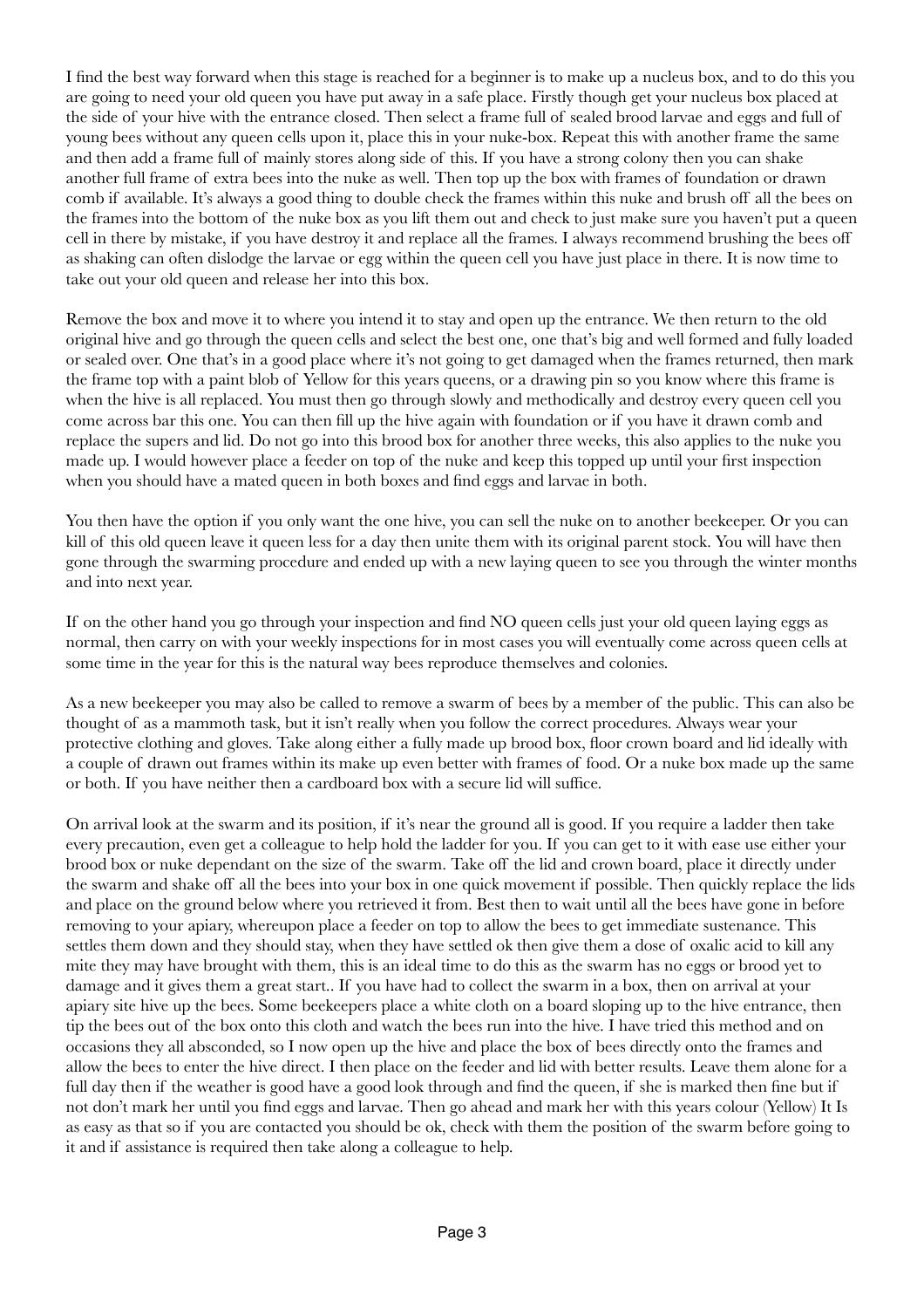#### Monthly tips

1.Weekly inspections from now on (until manipulated).

2.Keep adding supers when and where required giving extra space.

3.Keep good records

4.Check for Varroa.

5.Treat when applicable.(after the nectar flows)

6.Prepare brood boxes and nukes in readiness for manipulations and swarm catching.

7.Check all your hives food status urgently as ( some hives are very light with all this bad weather and require feeding) to survive.

I hope you new beekeepers find this helpful.

Happy beekeeping

Dave Shannon

# Y.B.K.A. Conference 2012

Nearly 100 members of Yorkshire BKA enjoyed an excellent conference this year with three really interesting and stimulating speakers.

Assistant Professor Deborah Delany Ph.D., our visiting american speaker, gave two really interesting talks covering some basic bee biology and a more detailed talk on queen rearing. A talented speaker Deborah kept us both entertained and informed.

Wally and Jenny Shaw gave us contrasting talks with Wally delving deeply into beekeeping skills and the importance of working in partnership with the bees while Jenny entertained us with some well illustrated tales of the importance of working in partnership with other beekeepers.

Yorkshire Beehives, the NBU and YBKA itself provided a good variety of information leaflets and goods to buy so everybody had the opportunity to spend some money - always a pleasure - provided that you get a bargain and many bargains were on offer.

A special thanks to Northern Bee Books who have supported YBKA over many years and have given generously of their time and printing expertise.

The committee wants to express their thanks to all those who provided raffles prizes - the money raised helps to pay for the speakers expenses and allows us to engage really top quality presenters.

Let us look forward to next years conference.

The website that Deborah Delany mentioned is

<https://agdev.anr.udel.edu/maarec/>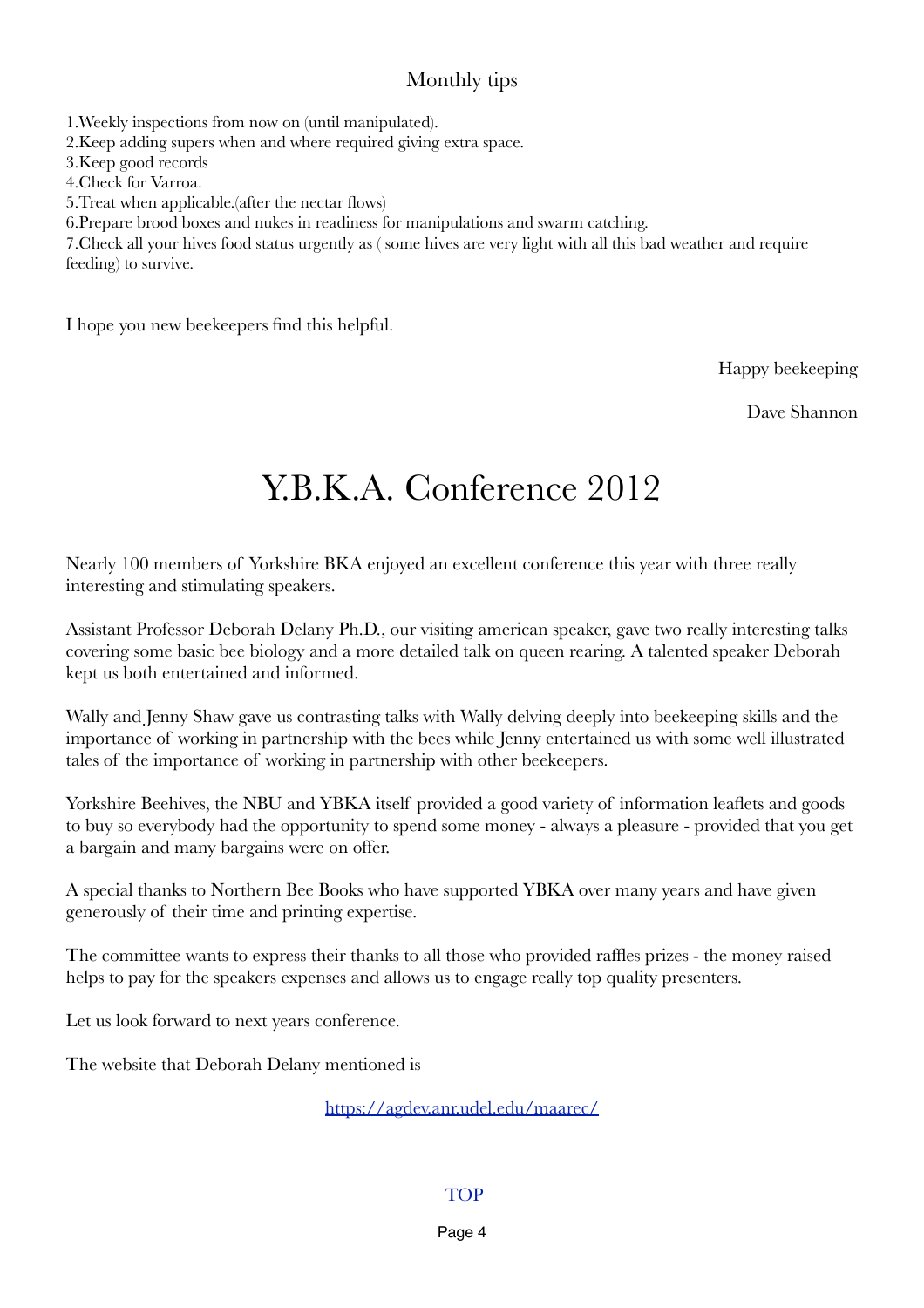#### YORK & DISTRICT BEEKEEPERS ANNUAL AUCTION

#### SATURDAY 19TH MAY

At Murton Museum of Farming, Murton, York

This really is the best place to come to both buy and sell your items, last year we had well over 150 lots and a good crowd.

Again we have no commission for selling and only 5 per cent for buying, and already have bees entered.

If you want to sell bees they must be examined by a bee inspector prior to arrival and will need to be delivered to Murton the day before (please ring Nigel Davies the organiser tel 01904 468801 to arrange a time).

Items accepted accepted from 9.00a.m., viewing from 11a.m. With the auction starting at 12.00a.m

<span id="page-4-0"></span>DO COME AND JOIN US , WE LOOK FORWARD TO SEEING YOU!

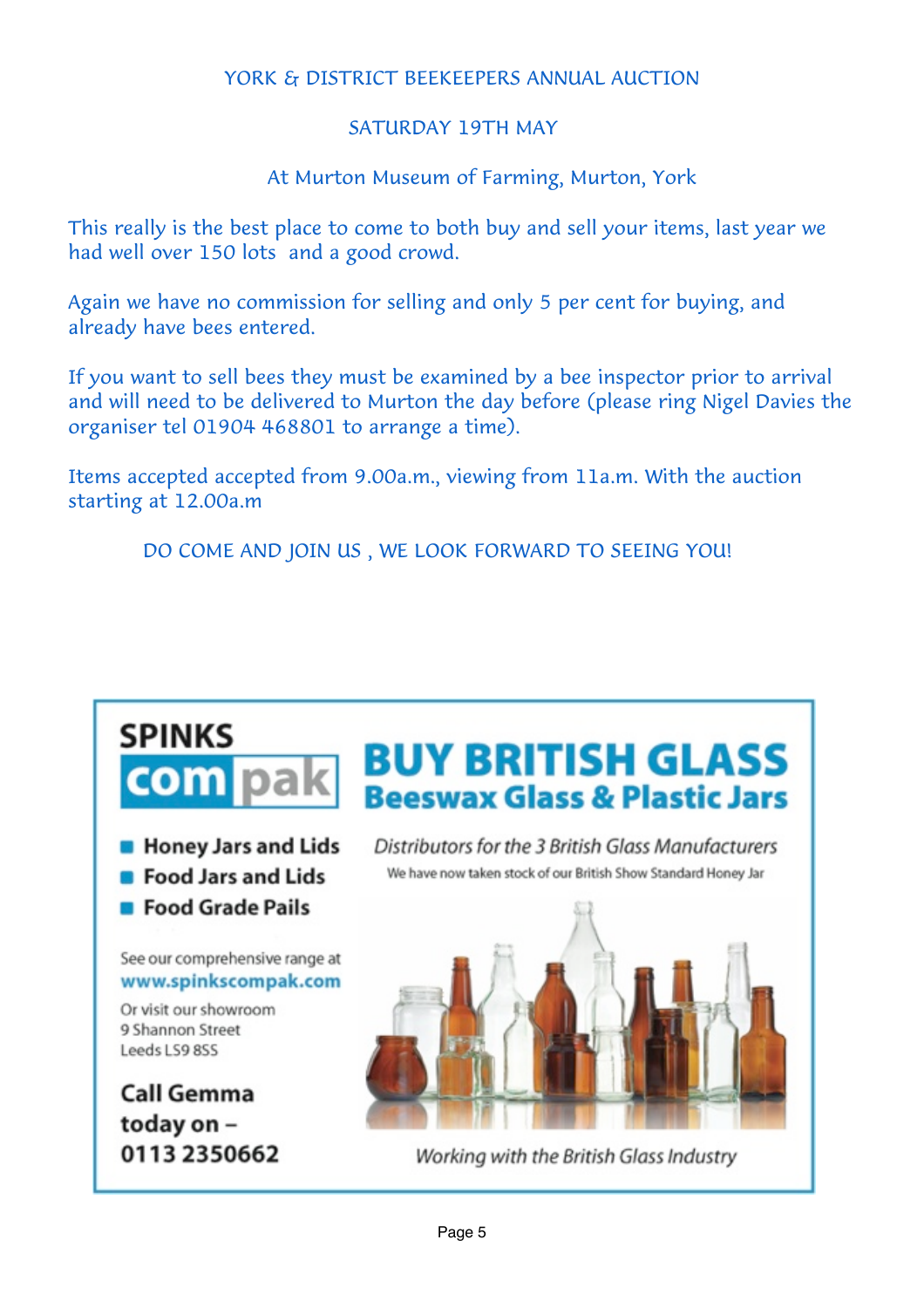# Advertisements Page

Hives and all beekeeping woodwork made to order by craftsman

Special orders welcome

Contact Malcolm Padfield 01924 460727

 'On the Keeping of Bees' by John Whitaker

is now available for kindle much cheaper

Go to [http://www.ypdbooks.com/](http://www.ypdbooks.com/ebooks/604-on-YPD00565.html) [ebooks/604-on-](http://www.ypdbooks.com/ebooks/604-on-YPD00565.html)[YPD00565.html](http://www.ypdbooks.com/ebooks/604-on-YPD00565.html)

Observation Hives

The best, and cheapest, 'nuc' based observation hives available

contact via the website [www.observationhives.co.uk](http://www.observationhives.co.uk)

Package nucs (available May) - Malton area

Well bred bees from a reputable commercial beekeeper

2lbs of bees with a young queen on a frame (£140)

07971 533064

Joe Jacobs

Chairman Ryedale BKA

Beekeepers Auction Airedale Beekeepers Auction Monday 14th May at 7.30 pm East Riddlesden Hall Keighley

More details from [suebeebuzz@tiscali.co.uk](mailto:suebeebuzz@tiscali.co.uk) or [www.airedalebka.org.uk](http://www.airedalebka.org.uk)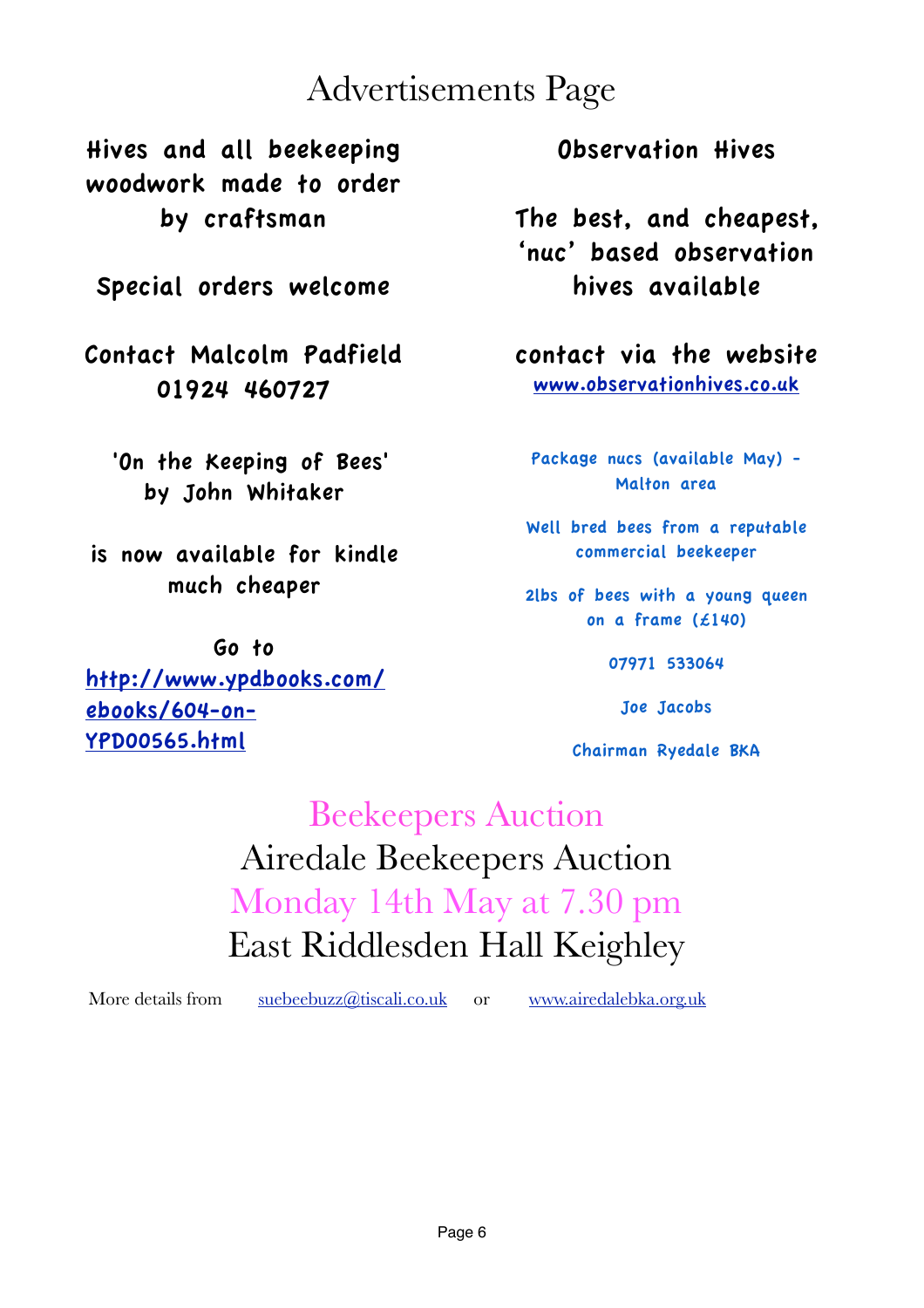## <span id="page-6-0"></span>Visit to the ARATAKI HONEY Visitor's Centre , HAWKE'S BAY, NZ. February 2012

We are still in NZ and we have travelled to Napier to see the Art Deco buildings. Whilst in the area we have taken the opportunity to visit the Arataki Honey Centre at Hawke's Bay in the North Island. Arataki is the number one beekeeping business here with 20,000 hives across New Zealand. The company started in 1944 and is run in two parts. The Hawke's Bay division produces and packs honey for the local export market, provides local pollination services and is the site of the Arataki Honey Visitors Centre, where you can taste the honey and get to meet the bees. The Rotorua Division specializes in live bee exports, queen bees, packing honey and providing pollination services.

#### **History**

In 1944 Percy Berry bought nine acres in Arataci Road, Havelock North. With his son Ian, Percy registered Arataki Apiaries Ltd, and turned his family beekeeping enterprise into a commercial venture. Through times of trial and prosperity Percy's entrepreneurial flair and innovative spirit saw Arataki grow to become a leading honey producer and exporter. In the 1946 season no honey was produced at all. It was one of the driest years on record, and drought, inexperience and bee diseases combined to almost wipe out the fledgling company.

The 1950s was a period of growth, honey prices were controlled and at very low levels. Many beekeepers who established their business after the war could not make a living from 300 hives or less. Hives could be purchased at very low prices and Percy expanded the business to 5000 hives. Comb honey was not subject to the Honey Marketing Board controls so Arataki Honey produced hundreds of tones of comb honey for export to the UK and Germany.

Though the 60's the company expanded into the Rotatua area of the South Island and is still thriving today.

The presence of the varroa mite in New Zealand in the 2000s had major effects on Arataki and on the honey industry in general. It was also in the 2000s that the Hawke's Bay visitor and education centre was built.

This centre is certainly a hive of industry and worth seeing if you are in the area.

Terry Beddows.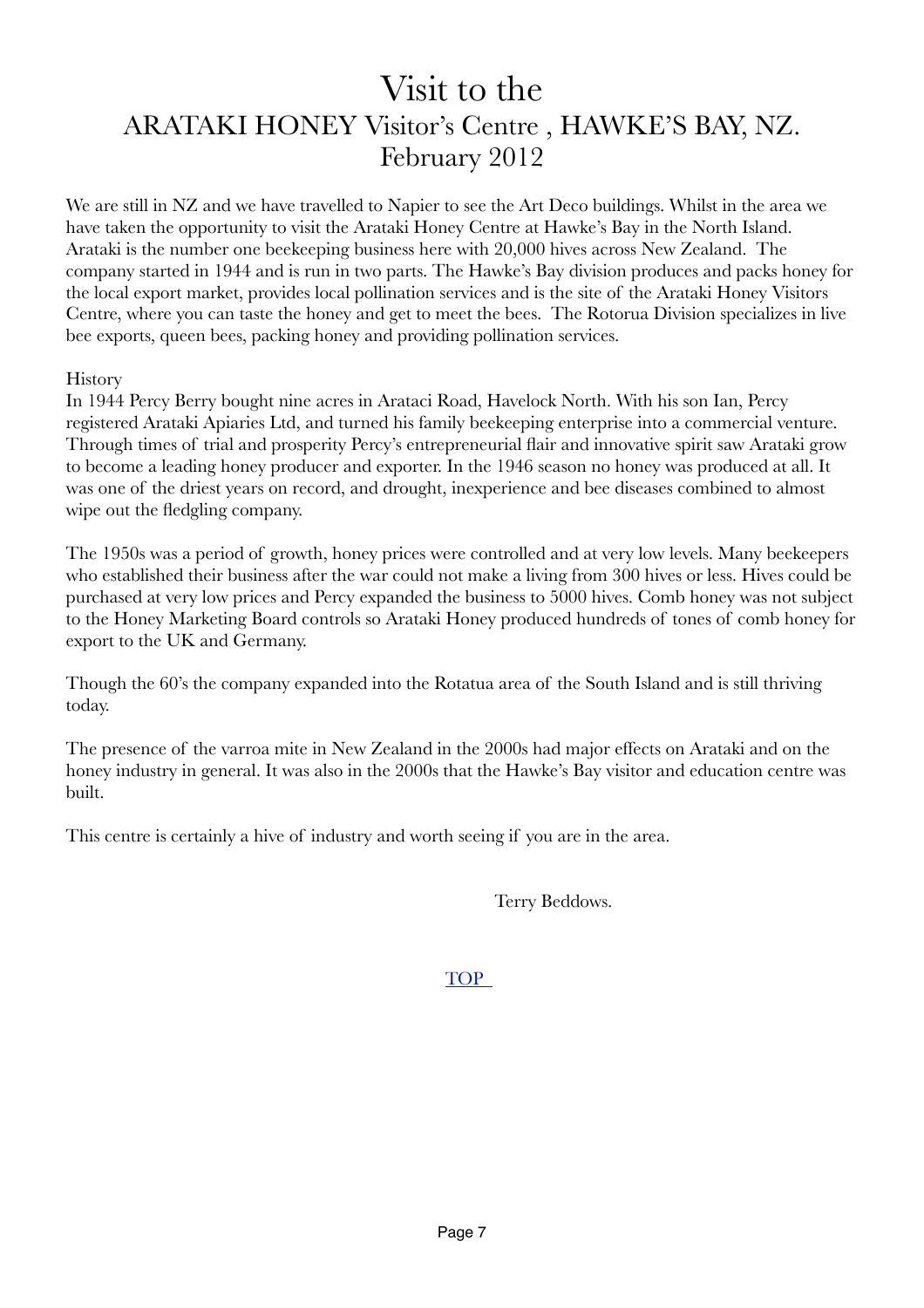# <span id="page-7-0"></span>A Beekeeper's Diary (April)

#### $26<sup>th</sup> March$

A very warm day. I was called out to a swarm. What's going on?

#### 28th March

Another very warm day. Saw something that puzzled me. While passing the time of day with a chap from the village we noticed a single honey bee hovering about two metres above the path, almost stationary. It stayed in that position for several minutes. This was about 150m from the hives and there were no obvious sources of nectar close by. And then half an hour later on when Ela and I went for a short walk we came across several other honeybees doing exactly the same thing, hovering, almost stationary, by themselves, facing away from the hives which were a fair distance away. For the life of me I cannot think what purpose this behaviour could be serving. Usually the behaviour of bees can be analysed as having a purpose, but not in this case.

#### 30th March

It's been a remarkable week of continuous sun and temperatures that we would expect to experience in early June. There is one field of OSR which is within a quarter of a mile from the home apiary that is totally in flower and the bees can be seen heading off in that direction. This is ten days earlier than I can ever recall in the past. Some of the sycamore and horse chestnut trees have buds that are bursting, again much earlier than usual. But the plum blossom and blackthorn blossom appear to be sticking to their normal timetable.

Again at least two weeks earlier than usual, I've looked at all my bees, ascertaining whether or not there is a laying queen, added a queen excluder and put on a super on all hives. I am quite satisfied with the way that the bees have come through the winter. All 26 colonies on nationals had bees. In two cases there were drone laying queens and in a third case there was no brood of any kind, but lots of workers. These have been dealt with reducing my colonies to 23. It would not be unexpected to still lose additional colonies with failing queens. All the colonies had adequate stores and at one apiary I was able to remove 50 pounds of honey, balsam I think, carried through from the autumn, which has now been extracted.

#### April 3rd

This is what we can reasonable expect at the beginning of April – cloud, showers and temperatures that demand a vest, shirt and jumper. I must admit to finding it quite a relief. The rain is much needed in the garden and must be needed by the trees and plants that are in flower and which the bees are currently exploiting. It's good to have a day to mentally catch up with things. This year I intend to try to raise a few queens, using the Dolittle grafting method. It's no use expecting to do it at the drop of a hat once the season is underway. I need to get everything lined up and ready – have all my ducks in a row. So I'm making myself a swarm box which will be used raise the queen cells, I've prepared several bars of wax queen cups and a frame to hold them. I've bought a cheap head visor which incorporates an LED light and magnifiers which I hope will enable me, with my far from excellent eyesight, to select the young larva for grafting. I'll also prepare a sloping rack to hold a frame holding the young larvae from which the grafts can be taken. I've booked myself an informal tutorial on grafting with a friend.

The swarm box needs to be made – they are not available from suppliers. In a way it's similar to a nucleus box. The one I'm making, from scraps in the shed, will hold six frames. In use one or two of these spaces will be taken up with a frame feeder. There is ventilation on both sides and through the floor. Beneath the frames there is a space of several inches into which the cluster of bees can be knocked down. An entrance is not necessary but I've built in one with a sliding door. There is a bee space above the frames and a feed hole in the crown board. A roof is unnecessary as the swarm box can be kept closed and under cover for the five days while the queen cells are being formed. I'm also doing a little background reading. The book I've found easiest to understand is 'Honey Farming' by R O B Manley. I was reminded of the section in the book by Greg, our apiary manager. It's a book I keep revisiting every so often. It was written before I was born but still remains relevant.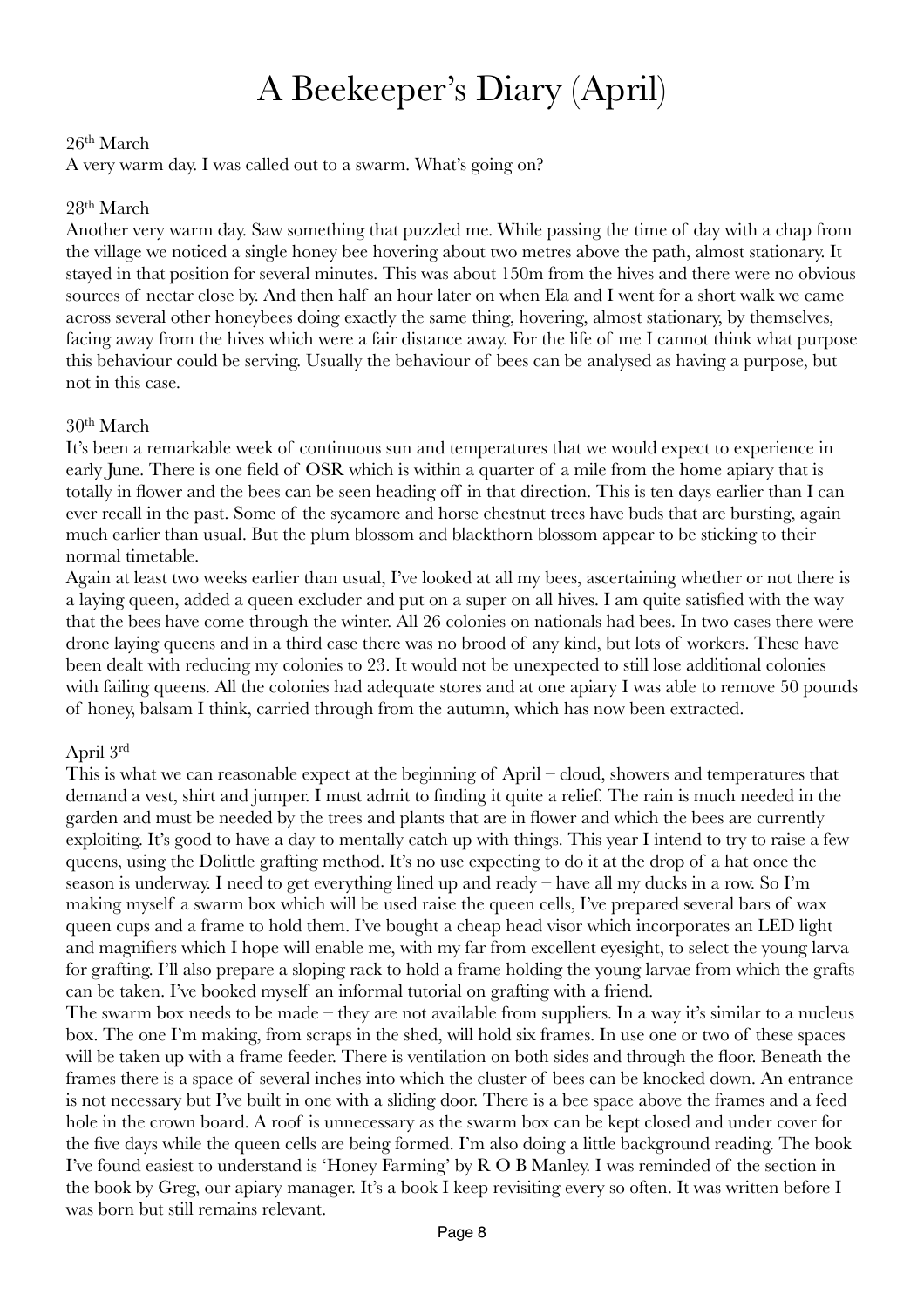#### 7th April

I should have had this sorted before now but normally it wouldn't have been an issue. Today I prepared my record book for the year, having a page for each colony. I also checked the numbers were still on each hive. For the next few weeks while the weather remains cool, my examination of the colonies will be restricted to weighing the hives and from this I would hope to judge whether they have sufficient stores or require additional supers. I hope that this spell of more typical weather for early April will have discouraged any colonies that may have had thoughts about swarming.

#### 20th April

Forty eight hours of rain. And for the last two weeks the maximum daily temperature has barely exceeded  $10^{\circ}$ C. But the weight of the hives seems to have remained constant since the beginning of the month. It's been too cold, even at mid-afternoon to open the hives. It's all very frustrating. I'm ready, the bees are ready and the flora is ready but the weather is holding everything back.

On Wednesday I went the joint association meeting in Ilkley. The speaker was Graham Royle and his talk was 'If Heath Robinson was a Beekeeper', recounting all the gadgets and experimentations that had littered his beekeeping career. It was very interesting. There was a big turnout possibly lured there by the claim that Airedale BKA have never knowingly under catered and they certainly didn't on this occasion. Brilliant selection of cakes. The next day, due to the rain and inspired by Graham's talk, I fixed the electrical problem with the frame steamer gadget I'd made several years ago and cleaned up a batch of frames. ... Just been interrupted by a Skype call from my son. We have become grandparents again – girl – 8lb 6oz – Granny thrilled.

> John Whitaker Barkston Ash BKA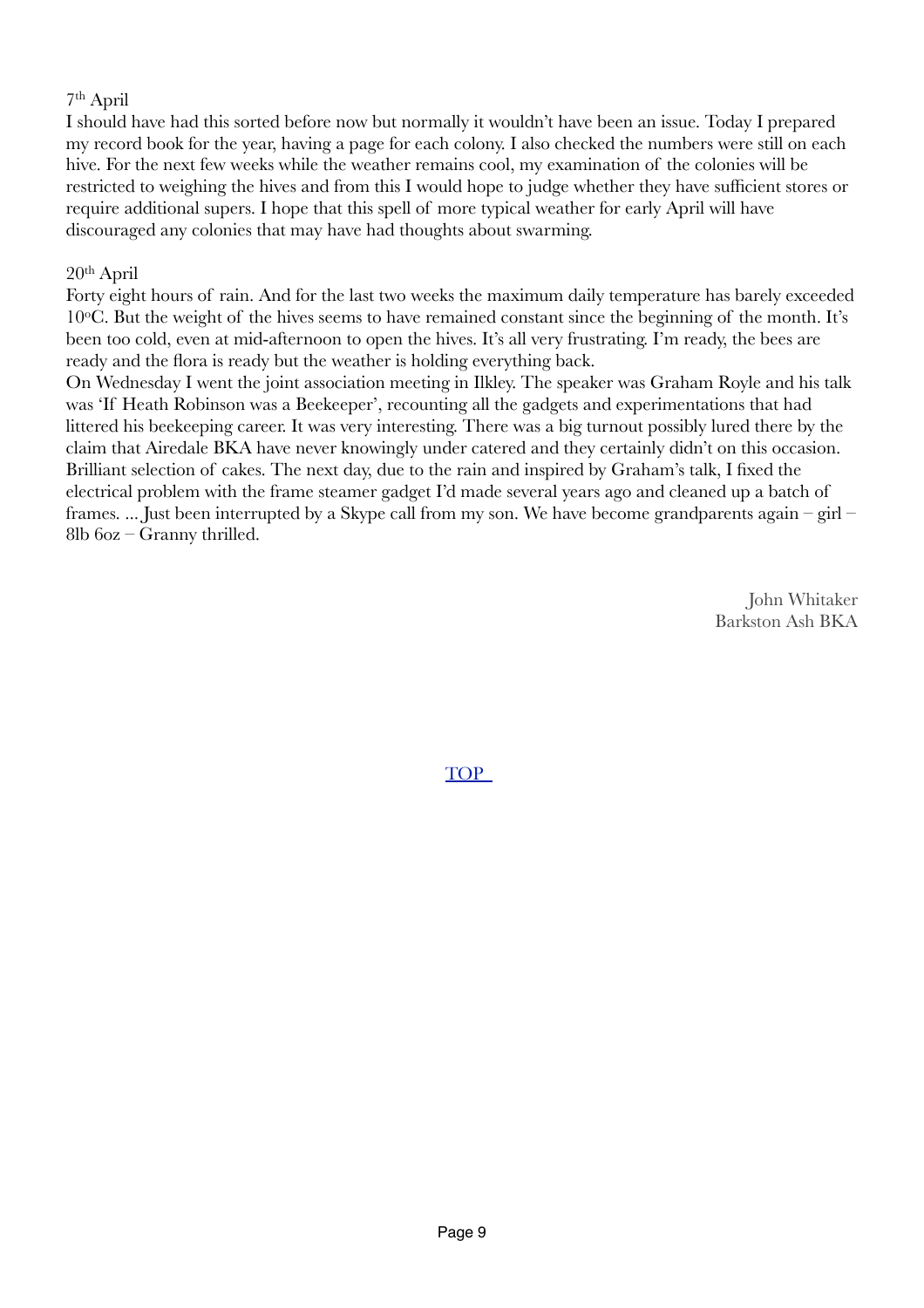### <span id="page-9-0"></span>PREPARATION and SHOWING of HONEY

Members might wish to spend some of their time sheltering from the rain preparing honey for the many shows that will be held during the summer and autumn. Here are a few helpful hints.

The National Honey Show has a series of excellent booklets devoted to preparation and judging of honey in the jar. This article is to highlight the most common faults, and how to avoid them, which occur during preparation before showing. It is also most important to read carefully, the rules and regulations relating to the show. By not complying with the rules, the exhibitor makes the judge's task much easier, as nonadherence means instant disqualification. You must make sure the judge at least removes the cap.

#### LIQUID HONEY CLASSES

These classes are divided into three sections, i.e., Light, Medium and Dark. The judge checks these against grading glasses. New exhibitors not conversant with the colours should consult the show secretary or other qualified person and obtain advice as to which class to enter if he/she is in any doubt. Remember the judge will disqualify any entry in the wrong class without any further examination.

#### SELECTION AND PREPARATION of JARS and LIDS

Although described as 454g (1lb.) squat jars, manufacturers have their own design and moulds. To ensure jars in an exhibit are exactly alike, check on the type number and manufacturer's logo, stamped on the bottom. This is what the judge looks for (but judges will disregard the mould number). Also check that caps are exactly alike, of the same pattern and that the colour is the same. Be very careful of the latter, as a slight variation can easily be overlooked.

Choose the best jars possible. Wash with addition of a few crystals of washing soda to warm water, thoroughly rinse and allow to dry. Keep jars inverted on a clean surface. When dry, polish internally using kitchen roll, especially the shoulders inside the jar.

NEVER use detergent when washing jars because the honey is liable to become tainted.

Batch numbers should only be considered during preparation, prior to the show. If you have several exhibits worthy of an entry in a class, use the same batch number for each pair, and at the end of your process, make sure the two batch numbers are the same. Occasionally there is a slight difference in the colour of the honey, particularly in the case of double entries. Utilising the batch numbers prevents both exhibits from being disqualified, for being entered incorrectly.

Particular attention should be paid to the condition of the screw caps. Beware of imperfections, dents and scratches. Flowed in seal caps are preferred, as they are more hygienic, and easier to keep clean. Synthetic wads are out, as the honey will pick up the foreign aroma. Cardboard wads should be renewed prior to each show, as discoloration, due to contact with the honey is most unsightly.

If using wads, clean off with square of kitchen roll, to prevent wad dust falling on to the surface of the honey on final closure.

#### HONEY BOTTLING and LABELLING

When filling the jars take care not to allow unnecessary exposure to air or allow foreign matter to enter. Cover the jar with a lid as soon as possible. Keep the filled jars in a warm room or on a sunny windowsill, to assist the honey to clear.

Overfill to allow for surface skimming. This is necessary, as minute air bubbles will rise to the surface forming an air scum. The skimming may have to be repeated several times. After the final skimming and removal of air bubbles from around the edge of the honey, ensure no small bubbles are trapped around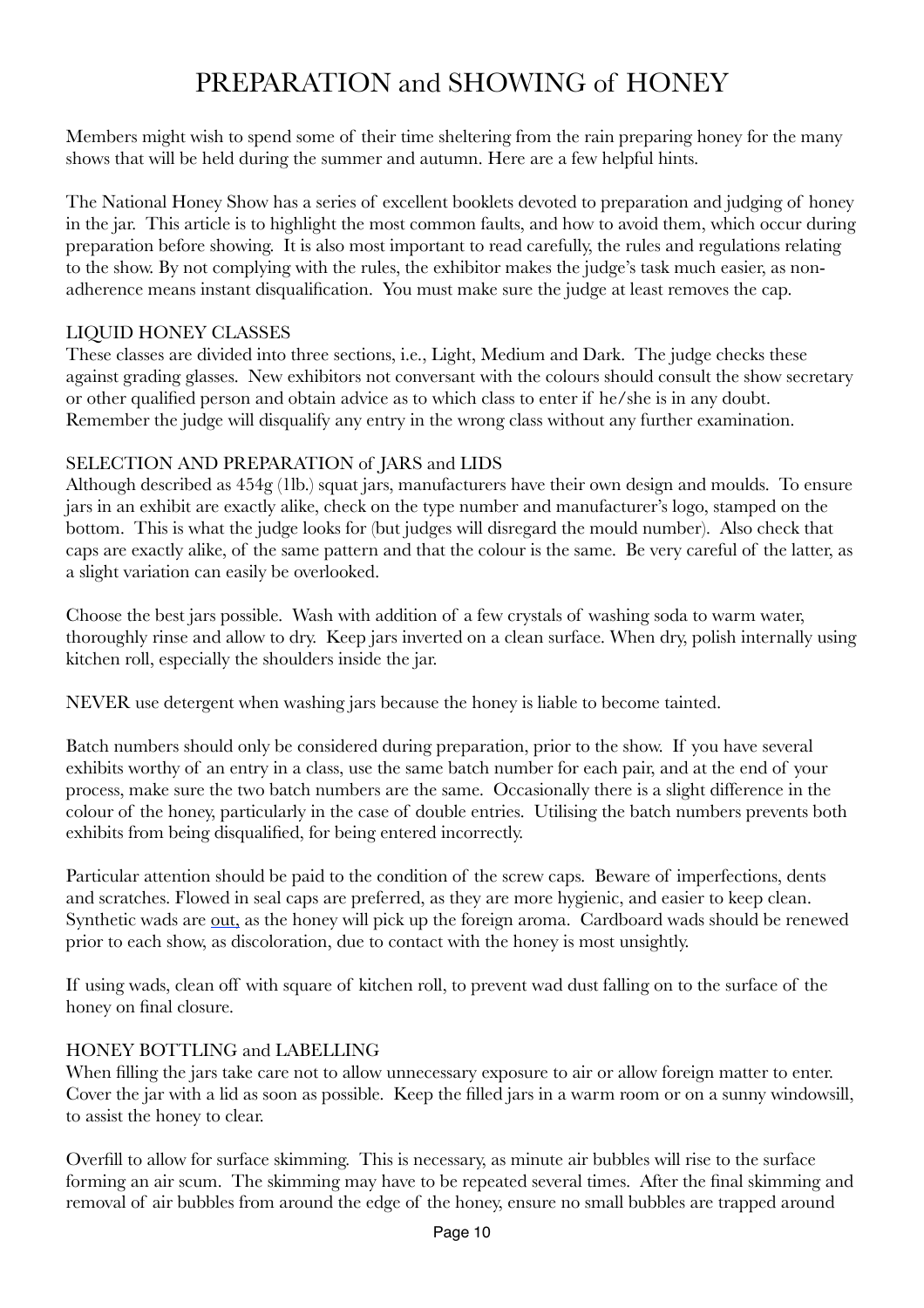the shoulders of the jar. Also, by slightly overfilling, the exhibit can be used at more than one show, without the judge's sampling causing dangerous reduction in weight.

When preparation is completed there should be slightly more than  $454g (11b)$  of honey remaining in the jar. Jars of honey that are underweight will be highly penalised. As a rough guide there should be no daylight visible between the surface of the honey and the bottom edge of the lid.

When entering exhibits from a previous show, check cleanliness of the threads, otherwise discoloration will be obvious to the judge.

Exhibits should be finally prepared at least 4 days before the show. When satisfied that all checks are complete, wipe off the inside of the cap with kitchen roll and secure. The next person to remove the cap is the judge, who will immediately detect the aroma.

The class label should be fixed mid-way between the jar seams, usually  $10 - 15$  mm (half inch) between the label and the bottom of the jar. Be sure to check the schedule for the required height. A simple template will ensure uniform and accurate positioning.

#### ADDITIONAL CONSIDERATIONS

Other points to consider are brilliance and clarity of honey (cloudy honeys should be avoided) and flavour. There should be no unpleasant flavours. These may have come from a variety of sources, such as washing jars in detergent, or from nectar that bees may have collected from underirable floral sources, such as from ragwort and privet, or honeydew.

To maintain honey in a liquid state, it may be necessary to place the honey in a thermostatically controlled heating cabinet. The cabinet temperature should Never exceed 48°C(120ϒF).

Give the exterior of each exhibit a final polish to remove any fingerprints or stickiness, (kitchen roll is ideal).

#### GRANULATED or CRYSTALLISED HONEY

At the moment shows carry two classes – natural set and soft set. Due to the public demand for honey that is easily 'spreadable', the latter has become more popular. Preparation for these can be found in a National Honey Show booklet.

As cleanliness plays an important part in the preparation of all honey. It is vitally important that the initial straining in the liquid state is carried out with the utmost care.

The judge usually starts by carefully examining the bottom of each exhibit, for dust particles or other foreign matter, which is usually present in this area. Hence it is also important that the jars are scrupulously clean before filling.

One of the problems arising with granulated honey is the 'frosting' which will often occur around the shoulder of the jar and on the surface area. This is caused by the presence of air being trapped between the side of the jar and the honey. Excess frosting is unsightly and will heavily penalise the exhibit, although the honey may be a superb exhibit in other respects. Frosting usually occurs more frequently in a naturally granulated honey than the soft set variety, it also depends on its preparation. Frosting can be avoided, Allow the honey to settle in a ripener for a few days before bottling. Preferably use a honey that does not granulate too rapidly and do not allow granulation to proceed at too low a temperature.

Avoidance of frosting can be assisted by bottling into a previously warmed jar, and by skimming off the surface before final setting off. It is perfectly possible to produce a granulated honey without frosting. In any case it should be kept to a minimum.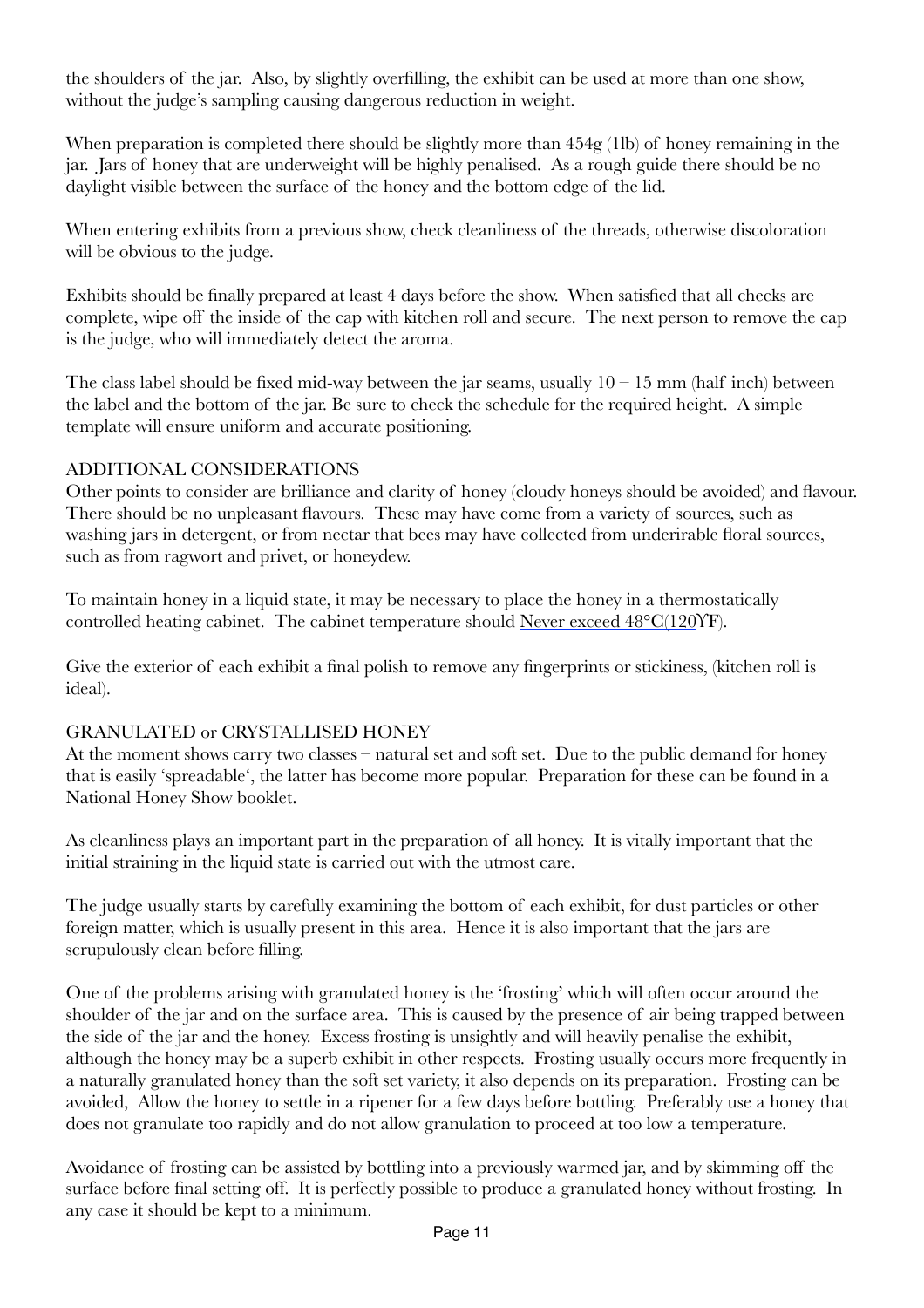Another problem that occurs is fermentation. This happens due to the increased water content when the honey is changing from a liquid to a granulated state.

Yeasts, which are present in all honey, then have an ideal medium in which to grow. Fermentation is easily discernible by the aroma and moist, bubbly appearance of the surface. The risk can be minimised by storing in a cool area.

Examination of the honey, after removing the lid, should show an even, dry, firm surface devoid of ' air scum' (an accumulation of minute particles and small bubbles that have a slightly oily appearance). Colour is important; cream to a pale straw is preferred to a dark brownish or greenish colour.

On tasting the honey, the palate will determine the smoothness or coarseness of the minute crystals, the finer and smoother the better.

#### HEATHER HONEY (LING)

To obtain a top quality heather exhibit, the honey is better pressed from the comb rather than extracting by centrifuging. The best combs should be selected from those filled sometime after being moved to the heather site. This helps to obtain the purest sample.

Process the selected combs first, to minimise the inclusion of pieces of wax and debris from the pressing.

A simple strainer can be made from a large can with the bottom removed, to make a large tube. To the bottom, a short length of nylon stocking (no ladders!) is securely tied in position. Support on a grid on the top of the bottling tank, so that a gloved hand can 'milk' the warm honey through the nylon. It is vitally important that heather honey is never overheated, otherwise it will become muddy in appearance and the flavour will be severely damaged. Do not mix honey from bell heather with that from ling.

Pure Ling honey should have a slightly bitter or 'tangy' taste, be dark amber in colour with a distinctive, strong aroma. It should also be of bright appearance with an even distribution of bubbles, - not too large.

As any heather honey takes up a greater space than run honey, do ensure the jars are well filled, almost to the top.

#### IMPORTANT POINTS TO REMEMBER

Carefully read and adhere to the rules and regulations of the show because not all shows have the same criteria Make absolutely certain exhibits are in the correct class, particularly in the clear honey classes.

Prepare exhibits well in advance of the show.

Observe cleanliness during processing and final preparation

NEVER remove the screw cap at the show venue, for changing or surface skimming.

As far as possible ensure that jars are kept in an upright position to avoid honey being deposited on the inside of the screw cap.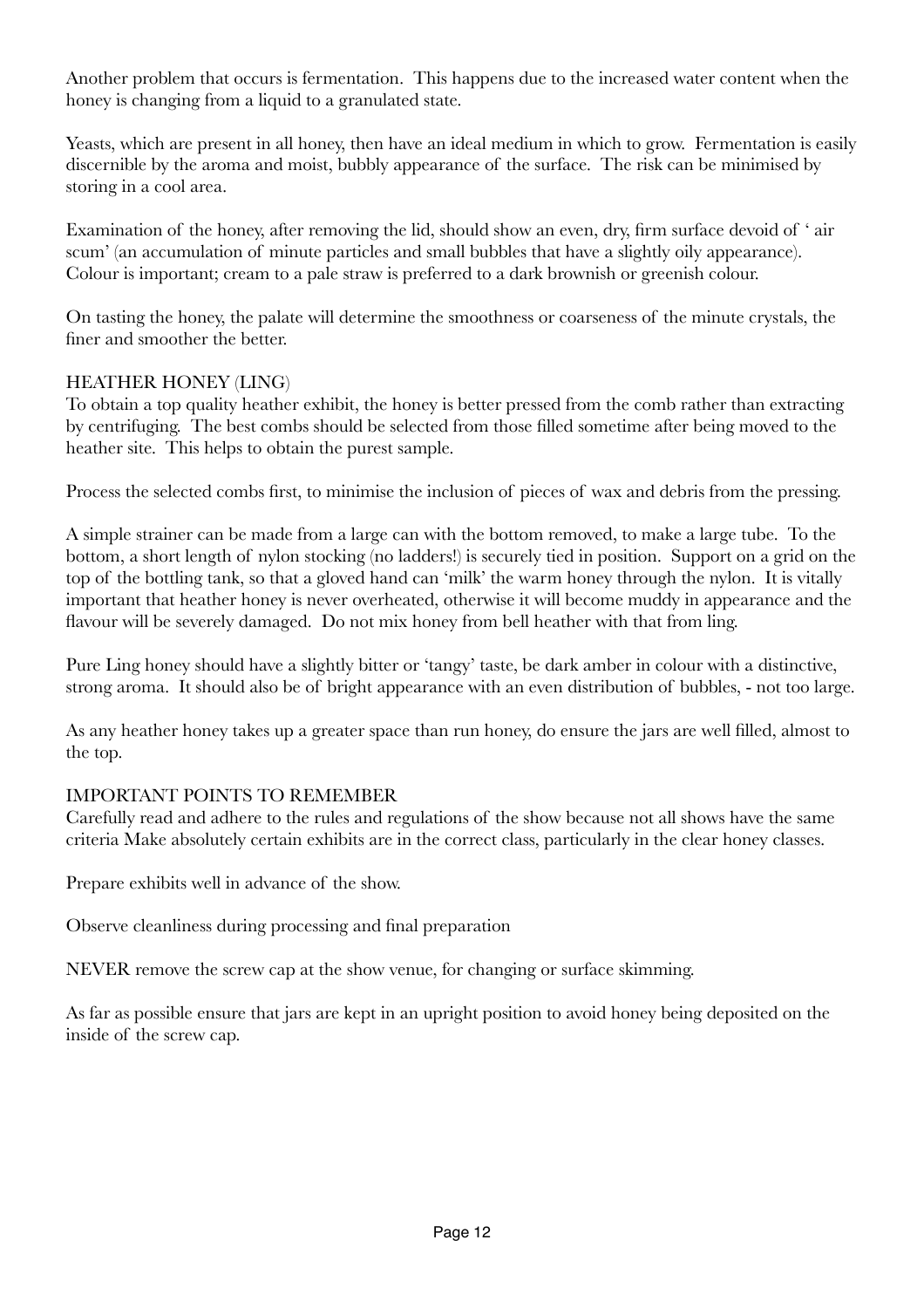# <span id="page-12-0"></span>Y.B.K.A. Calendar

We hope to see many more members at our events in 2012.

| May 4th        | <b>GPC</b> Meeting                 |
|----------------|------------------------------------|
| May 14th       | Airedale BKA Auction               |
| May 19th       | <b>York BKA Auction</b>            |
| June 15th      | <b>GPC</b> Meeting                 |
| June 2nd       | <b>General Husbandry Training</b>  |
| June 3rd       | <b>Advanced Husbandry Training</b> |
| June 23rd      | 'Basic' Train the Trainers Event   |
| August 3rd     | <b>GPC</b> Meeting                 |
| September 21st | <b>GPC</b> Meeting                 |
| November 23rd  | <b>GPC</b> Meeting                 |
| December 1st   | YBKA AGM                           |

DO YOU HAVE DATES THAT COULD USEFULLY ADDED TO THIS CALENDAR ?

ARE THERE DISTRICT EVENTS AND TRAINING EVENTS THAT YOU WOULD LIKE TO INVITE BEEKEEPERS FROM NEARBY DISTRICT TO ?

LET ME HAVE THE DATES SO THAT WE CAN WORK TOGETHER TO MAKE BEEKEEPING IN YORKSHIRE A REALLY DYNAMIC AND HAPPY THING TO DO.